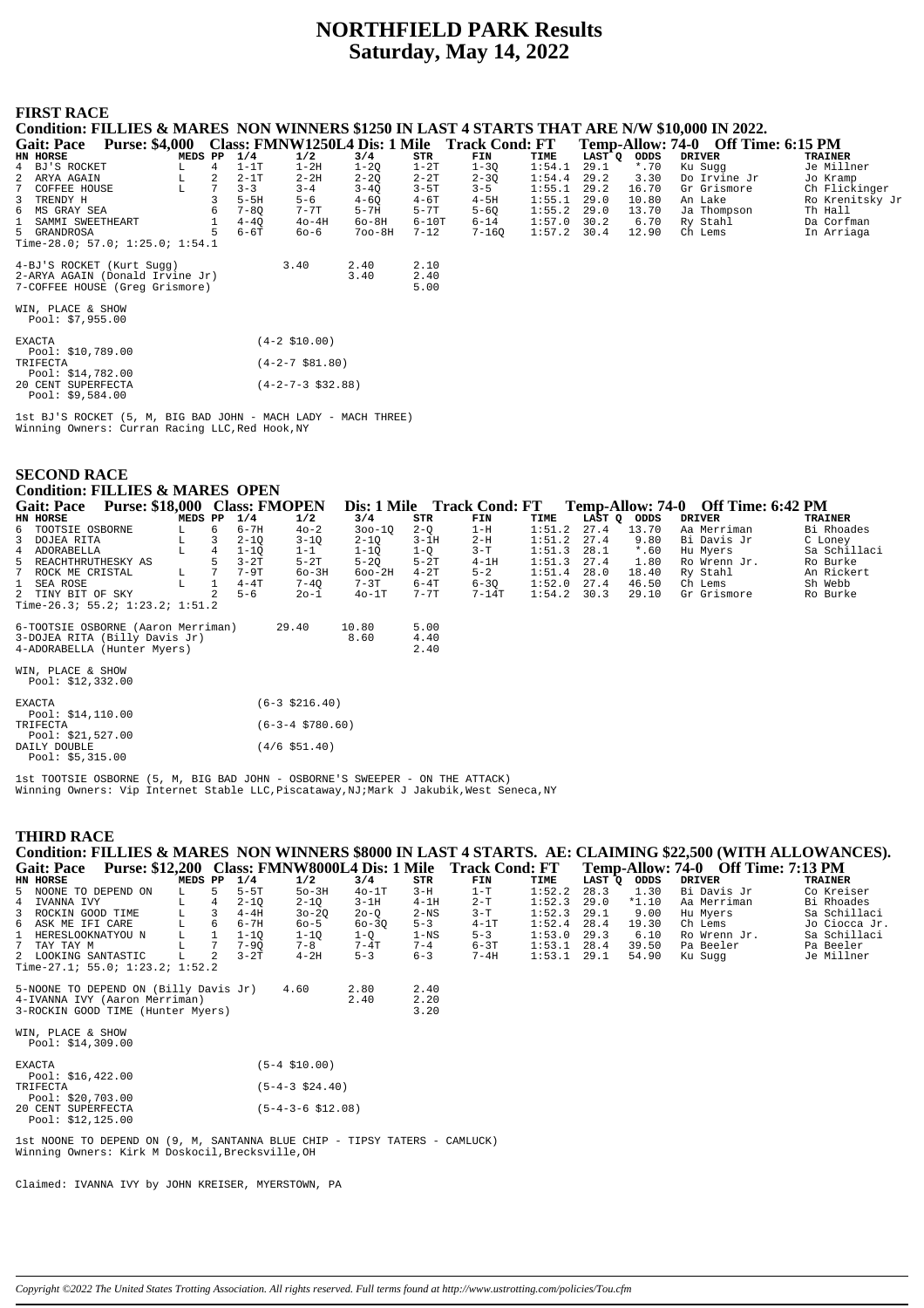### **FOURTH RACE** Condition: FILLIES & MARES NON WINNERS 4 PARI-MUTUEL RACES OR \$30,000 LIFETIME. AE: N/W 6 PM RACES FOR \$2000 IST MONEY OR \$40,000 LIFETIME. CLAIMING PRICE \$20,000 (WITH ALLOWANCES)

| <b>Gait: Pace</b>                       | <b>Purse: \$9,800</b> |                      |   |          |                             | Class: FMNW4PMCD Dis: 1 Mile |          | <b>Track Cond: FT</b> |        |        | <b>Temp-Allow: 74-0</b> | <b>Off Time: 7:34 PM</b> |              |
|-----------------------------------------|-----------------------|----------------------|---|----------|-----------------------------|------------------------------|----------|-----------------------|--------|--------|-------------------------|--------------------------|--------------|
| HN HORSE                                |                       | MEDS PP              |   | 1/4      | 1/2                         | 3/4                          | STR      | FIN                   | TIME   | LAST Q | ODDS                    | <b>DRIVER</b>            | TRAINER      |
| ANTHEM SEELSTER                         |                       | L.                   |   | $1 - 10$ | $1-T$                       | $1-T$                        | $1 - 10$ | $1-HD$                | 1:55.0 | 29.4   | 2.40                    | Ku Suqq                  | Co Makin     |
| 3<br>MCCESSOR                           |                       | г                    | 3 | $2 - 1Q$ | $3-1H$                      | $3-1H$                       | $2 - 1Q$ | $2-HD$                | 1:55.0 | 29.3   | 17.50                   | Ry Stahl                 | Ke Sherman   |
| SANTAFE'S MJ<br>5                       |                       |                      |   | $4 - 3T$ | $2o-T$                      | 20-T                         | $3 - 10$ | $3 - 20$              | 1:55.2 | 30.0   | $*$ .60                 | Bi Davis Jr              | Je Millner   |
| APPLESAUCE<br>4                         |                       |                      | 4 | $5 - 5$  | $40-2H$                     | $40-2H$                      | $6-2T$   | $4 - 20$              | 1:55.2 | 29.4   | 25.60                   | Lu Ebersole              | Ma Konesky   |
| 6<br>SHE THE NORTH                      |                       | L                    | 6 | $6 - 60$ | $50 - 4$                    | $6 - 3$                      | $4-2H$   | $5-2H$                | 1:55.2 | 29.3   | 28.50                   | Ch Lems                  | Ch Allen     |
| 8<br>LADY SCONSET                       |                       | L                    | 8 | $8-8T$   | $70 - 60$                   | $500 - 2H$                   | $5-2T$   | $6 - 4$               | 1:55.4 | 30.1   | 9.90                    | Aa Merriman              | Da Walski    |
| SILLY BUT SERIOUS                       |                       |                      |   | $7 - 7H$ | $8 - 7H$                    | $7 - 8$                      | $7 - 7T$ | $7-14H$               | 1:57.4 | 31.0   | 12.80                   | Ro Wrenn Jr.             | Sh Johnston  |
| 2<br>SOLOSOS ROCK IT                    |                       |                      |   | $3-2H$   | $6 - 4T$                    | $8 - 14$                     | $8-17T$  | $8-27T$               | 2:00.3 | 32.3   | 43.30                   | Hu Myers                 | Th O'Donnell |
| Time-27.4; 57.0; $1:25.1; 1:55.0$       |                       |                      |   |          |                             |                              |          |                       |        |        |                         |                          |              |
| 1-ANTHEM SEELSTER (Kurt Sugg)           |                       |                      |   |          | 6.80                        | 4.20                         | 2.40     |                       |        |        |                         |                          |              |
| 3-MCCESSOR (Ryan Stahl)                 |                       |                      |   |          |                             | 10.80                        | 4.20     |                       |        |        |                         |                          |              |
| 5-SANTAFE'S MJ (Billy Davis Jr)         |                       |                      |   |          |                             |                              | 2.20     |                       |        |        |                         |                          |              |
|                                         |                       |                      |   |          |                             |                              |          |                       |        |        |                         |                          |              |
| WIN, PLACE & SHOW<br>Pool: $$10,527.00$ |                       |                      |   |          |                             |                              |          |                       |        |        |                         |                          |              |
|                                         |                       |                      |   |          |                             |                              |          |                       |        |        |                         |                          |              |
| EXACTA                                  |                       |                      |   |          | $(1-3 \, $44.20)$           |                              |          |                       |        |        |                         |                          |              |
| Pool: \$17,715.00                       |                       |                      |   |          |                             |                              |          |                       |        |        |                         |                          |              |
| TRIFECTA                                |                       |                      |   |          | $(1-3-5 \; \text{S}113.40)$ |                              |          |                       |        |        |                         |                          |              |
| Pool: $$20,111.00$                      |                       |                      |   |          |                             |                              |          |                       |        |        |                         |                          |              |
| 20 CENT SUPERFECTA<br>Pool: \$10,271.00 |                       | $(1-3-5-4 \ $48.68)$ |   |          |                             |                              |          |                       |        |        |                         |                          |              |
|                                         |                       |                      |   |          |                             |                              |          |                       |        |        |                         |                          |              |

1st ANTHEM SEELSTER (5, M, MACH THREE - ART ROCK CAFE - ROCKNROLL HANOVER)<br>Winning Owners: Courtney E Makin, Columbus Grove, OH

#### **FIFTH RACE**

### Condition: FILLIES & MARES NON WINNERS \$2250 IN LAST 4 STARTS THAT ARE N/W \$20,000 IN 2022 (N/W \$600 LAST 4 ALLOWED 20%). AE: CLAIMING \$6000 (WITH ALLOWANCES).

| <b>Gait: Pace</b>                 | <b>Purse: \$5,000</b> |         |    |          |           |           |            | Class: FMNW2250L4 Dis: 1 Mile Track Cond: FT |               |        |         | Temp-Allow: 74-0 Off Time: 7:57 PM |                |
|-----------------------------------|-----------------------|---------|----|----------|-----------|-----------|------------|----------------------------------------------|---------------|--------|---------|------------------------------------|----------------|
| HN HORSE                          |                       | MEDS PP |    | 1/4      | 1/2       | 3/4       | <b>STR</b> | FIN                                          | TIME          | LAST O | ODDS    | DRIVER                             | <b>TRAINER</b> |
| 1 ROCKN' WITH T                   |                       |         |    | $10-1$   | $1-1H$    | $1 - 10$  | $1 - 2$    | $1-1T$                                       | 1:54.0        | 29.3   | $*$ .20 | Aa Merriman                        | Ry Deaton      |
| 3 MACHBOOK PRO                    |                       |         |    | $2 - 1$  | $2-1H$    | $4 - 20$  | $2 - 2$    | $2-1T$                                       | $1:54.2$ 29.3 |        | 8.70    | Bi Davis Jr                        | Je Millner     |
| 6 DON'TMAKEAFOOLOFME              |                       |         | .5 | $3 - 2H$ | $4 - 30$  | $6-3T$    | $5 - 30$   | $4p3-3$                                      | $1:54.3$ 29.2 |        | 29.70   | Rv Stahl                           | Ca Hollar      |
| 4 MCMAEDLE                        |                       |         | 4  | $5-7H$   | $6 - 5$   | $7 - 5$   | $7 - 3T$   | $5p4-3T$                                     | $1:54.4$ 29.2 |        | 35.10   | Ke Kash Jr                         | Ke Kash Jr     |
| 2 DA VINCI ARTIST                 |                       |         |    | $4 - 4$  | $30 - 30$ | $20 - 10$ | 3i-20      | 6p5-40                                       | $1:54.4$ 30.1 |        | 11.90   | Ch Lems                            | B Umholtz      |
| 7 BEND THE KNEE                   |                       |         | 6  | $6 - 9$  | $50-4T$   | $300-1T$  | $4 - 20$   | 3p6-2H                                       | $1:54.2$ 29.3 |        | 6.30    | Ku Suaa                            | Co Kreiser     |
| 8 WILD NITE TINA                  |                       |         |    | $7-10H$  | $70 - 60$ | $50-3T$   | $6 - 3T$   | 7-4T                                         | $1:55.0$ 29.4 |        | 34.30   | Ro Wrenn Jr.                       | Ca Gooch       |
| Time-27.2; $56.1; 1:24.2; 1:54.0$ |                       |         |    |          |           |           |            |                                              |               |        |         |                                    |                |

| 1-ROCKN' WITH T (Aaron Merriman)  | 2.40 | 2.10 | 2.10 |
|-----------------------------------|------|------|------|
| 3-MACHBOOK PRO (Billy Davis Jr)   |      | 4.40 | 3.00 |
| 6-DON'TMAKEAFOOLOFME (Ryan Stahl) |      |      | 6.60 |

| WIN, PLACE & SHOW<br>Pool: \$16,092.00               |                                                                                 |
|------------------------------------------------------|---------------------------------------------------------------------------------|
| <b>EXACTA</b><br>Pool: $$14,211.00$                  | $(1-3 \; $7.40)$                                                                |
| <b>TRIFECTA</b>                                      | $(1-3-6 \text{ } $95.80)$                                                       |
| Pool: $$19,915.00$<br>20 CENT SUPERFECTA             | $(1-3-6-4 \ $30.52)$                                                            |
| Pool: $$12,666.00$<br>PICK FOUR<br>Pool: $$7,416.00$ | $(6/5/1/1, 5 \text{ } 51 \text{ } (4 \text{ } 0F \text{ } 4) \text{ } $249.70)$ |

1st ROCKN' WITH T (7, M, WORLD OF ROCKNROLL - TIARAS BLUFF - ARTISCAPE) Winning Owners: Jonathan S Appelbaum, Yorktown Heights, NY

Scratched: MAGGIES WAY (Veterinarian - Sick)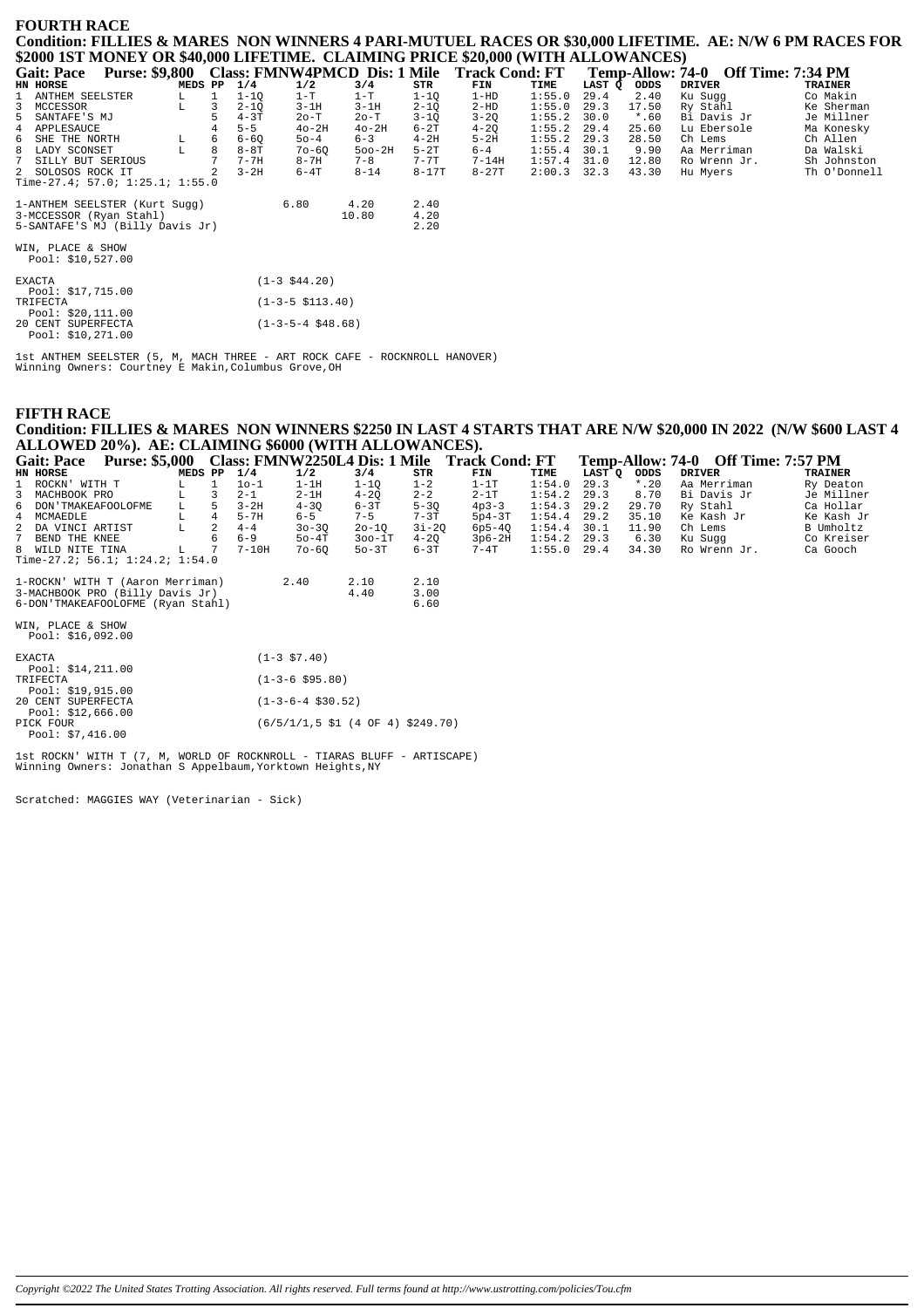#### **SIXTH RACE** Condition: FILLIES & MARES NON WINNERS \$3500 IN LAST 4 STARTS. AE: NON WINNERS OF \$775 PER START IN 2022. AE: CLAIMING \$8000 (WITH ALLOWANCES).

| <b>Gait: Pace</b><br><b>Purse: \$7,000</b> |                    |                                      |  |         |    |           | Class: FMNW3500L4 Dis: 1 Mile |           |           | <b>Track Cond: FT</b> | Temp-Allow: 74-0 Off Time: 8:22 PM |        |         |               |              |  |
|--------------------------------------------|--------------------|--------------------------------------|--|---------|----|-----------|-------------------------------|-----------|-----------|-----------------------|------------------------------------|--------|---------|---------------|--------------|--|
|                                            | HN HORSE           |                                      |  | MEDS PP |    | 1/4       | 1/2                           | 3/4       | STR       | FIN                   | TIME                               | LAST O | ODDS    | <b>DRIVER</b> | TRAINER      |  |
|                                            | 4 FAITHFUL DESIRE  |                                      |  |         |    | $2-1H$    | $2 - 10$                      | 20-T      | $1 - 2$   | $1 - 10$              | 1:53.2                             | 28.1   | $*$ .90 | Ro Wrenn Jr.  | To Troyer    |  |
|                                            | 8 ROCKINATTHERYMAN |                                      |  | T.      | 8  | $8 - 110$ | $8-7T$                        | $500 - 4$ | $4 - 3H$  | $2 - 10$              | 1:53.3                             | 27.4   | 17.10   | Ry Stahl      | Je Roegner   |  |
|                                            |                    | 2 STRAWB'S CHIPPIE N                 |  | L       |    | $3-2T$    | $4-2H$                        | $4-2H$    | $2 - 2$   | $3-1T$                | 1:53.4                             | 28.2   | 10.60   | Ke Kash Jr    | Ke Kash Jr   |  |
|                                            | 6 CHEEKIE BABE     |                                      |  |         | б. | $7-9H$    | $70 - 5T$                     | $80 - 7$  | $6-5H$    | $4 - 3H$              | 1:54.0                             | 27.3   | 24.40   | Ch Lems       | La Patistas  |  |
|                                            |                    | 3 OFFICIAL TREASURE                  |  | L       |    | $6 - 7T$  | $50-3H$                       | $300 - 2$ | $5 - 4$   | $5-3T$                | 1:54.1                             | 28.4   | 10.80   | Hu Myers      | Jo Oliverio  |  |
|                                            |                    | 5 OPALINE BLUE CHIP                  |  | T.      |    | $1-1H$    | $1 - 10$                      | $1-T$     | $3 - 2$   | $6 - 40$              | 1:54.1                             | 29.1   | 4.00    | Bi Davis Jr   | Sa Schillaci |  |
|                                            | 1 HIGH FASHION MEL |                                      |  |         |    | $5 - 6H$  | $6 - 5$                       | $7-5H$    | $7 - 7H$  | $7-11T$               | 1:55.4                             | 29.4   | 21.70   | Ja Thompson   | Th O'Donnell |  |
|                                            |                    | 7 CINDERELLA DELIGHT                 |  |         |    | $4 - 4$   | $30 - 2$                      | $60 - 5$  | $8 - 13H$ | $8 - 27T$             | 1:59.0                             | 33.0   | 4.00    | Aa Merriman   | Bi Rhoades   |  |
|                                            |                    | Time-26.4; 56.2; 1:25.0; 1:53.2      |  |         |    |           |                               |           |           |                       |                                    |        |         |               |              |  |
|                                            |                    | 4-FAITHFUL DESIRE (Ronnie Wrenn Jr.) |  |         |    |           | 3.80                          | 2.80      | 2.40      |                       |                                    |        |         |               |              |  |
| 8-ROCKINATTHERYMAN (Ryan Stahl)            |                    |                                      |  |         |    |           | 6.80                          | 5.80      |           |                       |                                    |        |         |               |              |  |
|                                            |                    | 2-STRAWB'S CHIPPIE N (Keith Kash Jr) |  |         |    |           |                               |           | 3.80      |                       |                                    |        |         |               |              |  |

WIN, PLACE & SHOW<br>Pool: \$12,858.00

| <b>EXACTA</b>                                         | $(4 - 8 \ $95.60)$                                                           |
|-------------------------------------------------------|------------------------------------------------------------------------------|
| Pool: \$17,377.00<br>TRIFECTA                         | $(4-8-2 \space $714.20)$                                                     |
| Pool: $$24,224.00$<br>PICK THREE<br>Pool: $$2,612.00$ | $(1/1, 5/4 \text{ } 51 \text{ } (3 \text{ } 0F \text{ } 3) \text{ } $16.00)$ |

1st FAITHFUL DESIRE (8, M, REAL DESIRE - FAITH ANN - INCREDIBLE FINALE) Winning Owners: Crazy Parrot Farm, LLC, Leander, TX

Claimed: STRAWB'S CHIPPIE N by VIP INTERNET STABLE LLC, PISCATAWAY, NJ MARK JAKUBIK, W SENECA, NY,<br>CINDERELLA DELIGHT by MASON SHAW, SCENERY HILL, PA

## **SEVENTH RACE**

Condition: FILLIES & MARES NON WINNERS 1 PARI-MUTUEL RACE OR \$10,000 LIFETIME. AE: NW 2 PM RACES OR \$20,000 LIFETIME. CLAIMING PRICE \$10,000 (WITH ALLOWANCES).  $\overline{a}$  $\blacksquare$  4.0.00  $\blacksquare$  $0.40 \text{ m/s}$ 

| <b>Purse: \$7,500</b><br>Gait: Pace                                                                           |         |    |           | Class: FMNW1PMCD Dis: 1 Mile |              |                       | Track Cond: FT |        |        | Temp-Allow: 71-0 | Off Time: 8:49 PM |                |
|---------------------------------------------------------------------------------------------------------------|---------|----|-----------|------------------------------|--------------|-----------------------|----------------|--------|--------|------------------|-------------------|----------------|
| HN HORSE                                                                                                      | MEDS PP |    | 1/4       | 1/2                          | 3/4          | STR                   | FIN            | TIME   | LAST O | ODDS             | DRIVER            | <b>TRAINER</b> |
| 9 BELIEVETHISMARY                                                                                             | L.      | ſ9 | $5-5T$    | $3o-2H$                      | $10-1$       | $1 - 4$               | 1-3H           | 1:57.4 | 30.3   | 4.40             | Bi Davis Jr       | Am Mills       |
| 5 WESTERN DECOR                                                                                               |         | 5. | 7-8T      | $5-4H$                       | $4 - 30$     | $4 - 6$               | $2 - 3H$       | 1:58.2 | 30.3   | 4.60             | Ch Lems           | Sa Schillaci   |
| 6 PRINCESSOFTHENIGHT                                                                                          | L.      | б. | $60 - 5T$ | $70 - 60$                    | $600 - 4T$   | $5 - 6$               | $3 - 3T$       | 1:58.3 | 30.2   | 20.40            | An Lake           | An Lake        |
| 3 MAUDE THE SHERIFF                                                                                           |         |    | $3-2H$    | $2 - 2H$                     | $3o-1H$      | $2 - 4$               | $4-4T$         | 1:58.4 | 31.2   | 4.70             | Hu Myers          | Ja Lupton      |
| 7 MCSIZZLA                                                                                                    |         |    | $8-10T$   | $8 - 7$                      | $7-5T$       | 6im-6                 | $6p5 - 7$      | 1:59.1 | 30.4   | 10.60            | Gr Grismore       | Je Roegner     |
| 1 ST LADS NAOMI                                                                                               | L       |    | $1 - 1$   | $1-2H$                       | $2 - 1$      | $3 - 4H$              | $5p6-5T$       | 1:59.0 | 31.3   | 18.00            | Ti Deaton         | We Cox         |
| 8 LOST PEANUT                                                                                                 |         |    | $9-13T$   | $9 - 90$                     | $9 - 80$     | $8-9H$                | 7-9H           | 1:59.3 | 30.4   | 43.10            | Ry Stahl          | Ty Loy         |
| 4 CLIKCLAKDWNTHETRAK                                                                                          |         |    | $4-4H$    | $60-4H$                      | $50-4T$      | $7 - 7H$              | $8 - 120$      | 2:00.1 | 32.0   | $*1.70$          | Ku Sugg           | B Umholtz      |
| 2 WESTERNMOTION                                                                                               |         |    | $20 - 1$  | $400 - 3T$                   | $80 - 70$    | $9 - 12H$             | $9 - 21$       | 2:02.0 | 33.2   | 7.50             | Ke Kash Jr        | Is Shrake      |
| Time-27.4; 57.1; 1:27.1; 1:57.4                                                                               |         |    |           |                              |              |                       |                |        |        |                  |                   |                |
| 9-BELIEVETHISMARY (Billy Davis Jr)<br>5-WESTERN DECOR (Christopher Lems)<br>6-PRINCESSOFTHENIGHT (Angus Lake) |         |    |           | 10.80                        | 5.40<br>7.60 | 4.20<br>5.20<br>11.20 |                |        |        |                  |                   |                |

WIN. PLACE & SHOW Pool: \$10,939.00

| <b>EXACTA</b> |                    | $(9 - 5 \, \$70.80)$    |
|---------------|--------------------|-------------------------|
|               | Pool: $$13,669.00$ |                         |
| TRIFECTA      |                    | $(9 - 5 - 6 \ $622.20)$ |
|               | Pool: \$15,653.00  |                         |
|               | 20 CENT SUPERFECTA | $(9-5-6-3 \ $186.86)$   |
|               | Pool: \$10,782.00  |                         |
|               |                    |                         |

 $1st$ BELIEVETHISMARY  $(4,$  M, ART DIRECTOR - HOW ABOUT GAL - HOW BOUT IT) Winning Owners: Amanda Marie Mills, Bedford, OH

| EIGHTH RACE<br>Condition: NON WINNERS \$1250 IN LAST 4 STARTS THAT ARE N/W \$10000 IN 2022.                                                                                                                                     |                  |                             |                                                                                                 |                                                                                             |                                                                                            |                                                                                     |                                                                                             |                                                                                      |                                                                             |                                                                      |                                                                                                                        |                                                                                                                           |  |
|---------------------------------------------------------------------------------------------------------------------------------------------------------------------------------------------------------------------------------|------------------|-----------------------------|-------------------------------------------------------------------------------------------------|---------------------------------------------------------------------------------------------|--------------------------------------------------------------------------------------------|-------------------------------------------------------------------------------------|---------------------------------------------------------------------------------------------|--------------------------------------------------------------------------------------|-----------------------------------------------------------------------------|----------------------------------------------------------------------|------------------------------------------------------------------------------------------------------------------------|---------------------------------------------------------------------------------------------------------------------------|--|
| <b>Gait: Pace</b>                                                                                                                                                                                                               |                  |                             |                                                                                                 |                                                                                             |                                                                                            |                                                                                     |                                                                                             |                                                                                      |                                                                             |                                                                      | Purse: \$4,000 Class: NW1250L4 Dis: 1 Mile Track Cond: FT Temp-Allow: 71-0 Off Time: 9:17 PM                           |                                                                                                                           |  |
| HN HORSE<br>$\overline{3}$<br>GUNRNEEDABGRBOAT A<br>MR BIG WIG<br>5<br>4 PIKE ROCK<br>1 RANGERS Z TAM<br>6 SHARK FANTASY<br>$7^{\circ}$<br>MCDAGGAR<br>8 ALLIEVERDREAMEDOF<br>2 MISTER TRUTH<br>Time-26.4; 55.1; 1:24.0; 1:53.0 | L<br>L<br>L<br>L | MEDS PP<br>3<br>5<br>6<br>8 | 1/4<br>$30-1T$<br>$1 - 10$<br>$2 - 1Q$<br>$4-4H$<br>$6 - 9$<br>$7-12H$<br>$8 - 14H$<br>$5 - 70$ | 1/2<br>$1 - 1Q$<br>$2 - 1Q$<br>$3 - 2H$<br>$4 - 40$<br>60-7<br>$8-10H$<br>$7o-8T$<br>$5-6H$ | 3/4<br>$1 - Q$<br>$3-1H$<br>$2o-Q$<br>$4 - 3Q$<br>$5-4H$<br>$8 - 7T$<br>$70-6T$<br>$6 - 6$ | STR<br>$1-T$<br>$3-1H$<br>$2-T$<br>$4 - 3$<br>$5 - 5$<br>8-9H<br>$6 - 7$<br>$7 - 7$ | FIN<br>$1 - 2$<br>$2 - 2$<br>$3 - 3H$<br>$4 - 3T$<br>$5 - 7H$<br>6-9H<br>$7-9T$<br>$8 - 10$ | TIME<br>1:53.0<br>1:53.2<br>1:53.3<br>1:53.4<br>1:54.2<br>1:54.4<br>1:55.0<br>1:55.0 | LAST Q ODDS<br>29.0<br>29.1<br>29.3<br>29.1<br>29.3<br>29.1<br>29.3<br>29.4 | $*$ .70<br>2.10<br>3.10<br>45.10<br>66.80<br>61.50<br>93.10<br>26.30 | <b>DRIVER</b><br>Aa Merriman<br>Ch Lems<br>Bi Davis Jr<br>Lu Ebersole<br>Ke Kash Jr<br>Ku Sugg<br>Ja Baird<br>Hu Myers | <b>TRAINER</b><br>Cr Stein<br>Je Millner<br>Co Kreiser<br>Co Makin<br>Ke Kash Jr<br>Je Millner<br>Be Clegg<br>La Patistas |  |
| 3-GUNRNEEDABGRBOAT A (Aaron Merriman)<br>5-MR BIG WIG (Christopher Lems)<br>4-PIKE ROCK (Billy Davis Jr)<br>WIN, PLACE & SHOW<br>Pool: \$18,377.00                                                                              |                  |                             |                                                                                                 | 3.40                                                                                        | 2.20<br>2.80                                                                               | 2.10<br>2.10<br>2.20                                                                |                                                                                             |                                                                                      |                                                                             |                                                                      |                                                                                                                        |                                                                                                                           |  |
| <b>EXACTA</b><br>Pool: \$23,080.00<br>TRIFECTA<br>Pool: \$33,072.00<br>20 CENT SUPERFECTA<br>Pool: \$17,941.00                                                                                                                  |                  |                             |                                                                                                 | $(3-5 \; $5.60)$<br>$(3-5-4 \ $10.40)$<br>$(3-5-4-1$ \$3.98)                                |                                                                                            |                                                                                     |                                                                                             |                                                                                      |                                                                             |                                                                      |                                                                                                                        |                                                                                                                           |  |

lst GUNRNEEDABGRBOAT A (8, G, SPORTSWRITER - NO SHARE LEFT - FAKE LEFT)<br>Winning Owners: Craig M Stein, Northfield, OH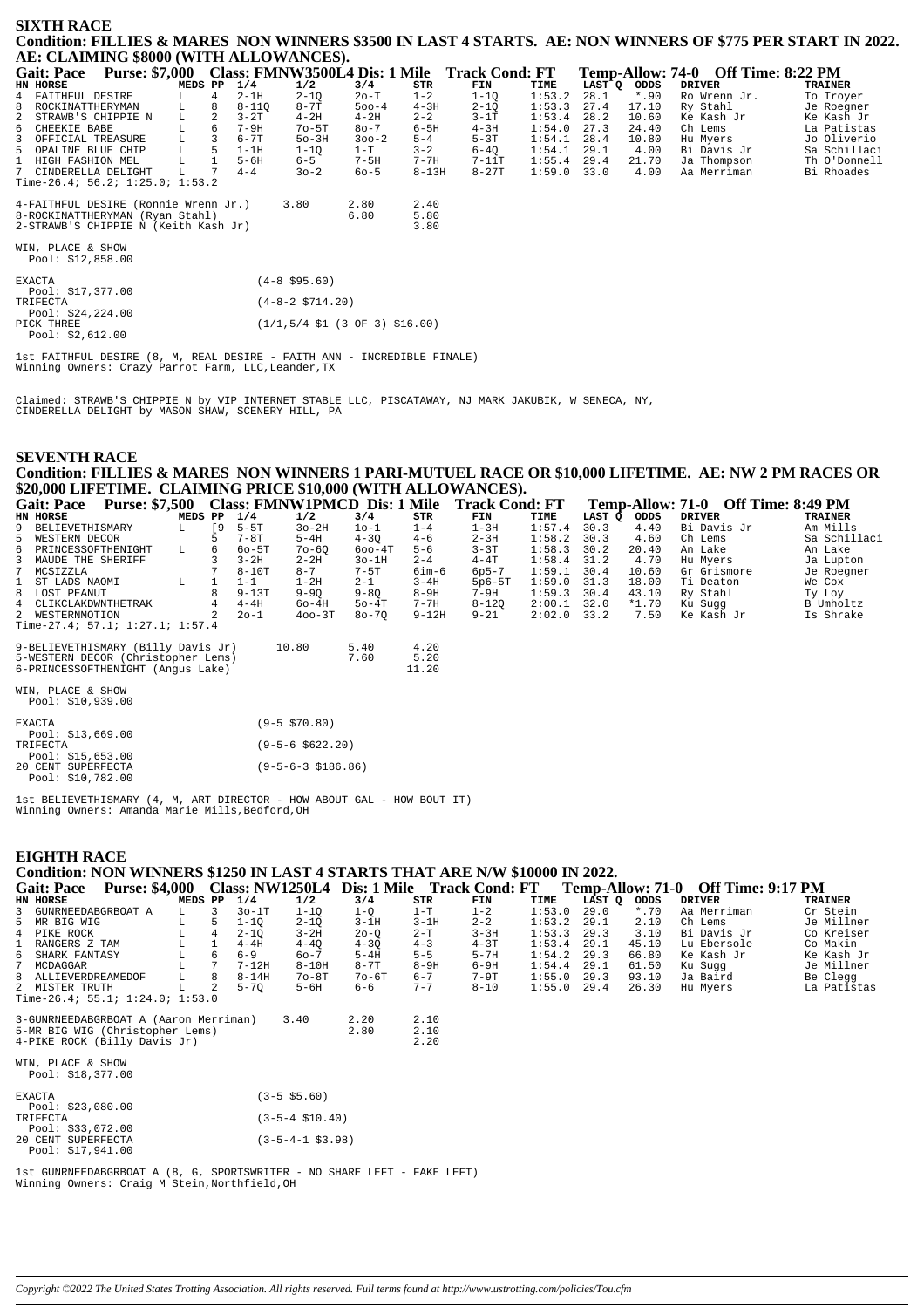| NINTH RACE                                                                                                 |  |
|------------------------------------------------------------------------------------------------------------|--|
| Condition: FILLIES & MARES  NON WINNERS 6 PARI-MUTUEL RACES OR \$40,000 LIFETIME.  CLAIMING PRICE \$20,000 |  |
| <b>(WITH ALLOWANCES)</b>                                                                                   |  |

| <b>Gait: Pace</b>                       | <b>Purse: \$9,800</b> |    |                |           |                |           |          | Class: FMNW4PMCD Dis: 1 Mile Track Cond: FT |        |        |         | Temp-Allow: 71-0 Off Time: 9:39 PM |                |
|-----------------------------------------|-----------------------|----|----------------|-----------|----------------|-----------|----------|---------------------------------------------|--------|--------|---------|------------------------------------|----------------|
| HN HORSE                                |                       |    | MEDS PP        | 1/4       | 1/2            | 3/4       | STR      | FIN                                         | TIME   | LAST O | ODDS    | <b>DRIVER</b>                      | <b>TRAINER</b> |
| 2 BLUE SPEECH                           |                       | L. | $\mathcal{L}$  | $3 - 2$   | $3-1H$         | $3 - 10$  | $2 - 10$ | $1-T$                                       | 1:55.4 | 30.1   | 35.00   | Ku Suqq                            | Ky Bolon       |
| COLOSSAL FAITH                          |                       | L. |                | $1-1H$    | $1 - 1$        | $1 - 1Q$  | $1 - 1Q$ | $2-T$                                       | 1:56.0 | 30.3   | 2.20    | Aa Merriman                        | Bi Rhoades     |
| 3 FIFTYSHADESOFBLISS                    |                       | L  |                | $5 - 4$   | $5 - 30$       | $5-2H$    | $5-2T$   | $3 - 20$                                    | 1:56.1 | 30.2   | 35.20   | Do Irvine Jr                       | Ju Irvine      |
| 7 RACINGBLUE                            |                       |    |                | $7 - 5T$  | $7-4T$         | $8-4T$    | $8 - 4$  | $4 - 30$                                    | 1:56.2 | 30.0   | 52.40   | An Lake                            | An Lake        |
| 5 SUPER SATURATION                      |                       | L. | 5              | $40 - 30$ | $40-2H$        | $400-10$  | $4-2H$   | $5-3H$                                      | 1:56.2 | 30.4   | 9.00    | Hu Myers                           | Sa Schillaci   |
| 8 DAZZLIN DRAGON                        |                       | L  | 8              | $8 - 7H$  | $8 - 6$        | $7o-3T$   | $7 - 4$  | $6 - 5$                                     | 1:56.4 | 30.3   | 72.40   | Lu Ebersole                        | Je Ebersole    |
| 4 BABY'S IN BLACK                       |                       | L  | $\overline{4}$ | $2o-1H$   | $20 - 1$       | $20 - 10$ | $3 - 2H$ | $7 - 60$                                    | 1:57.0 | 31.2   | 15.50   | Ry Stahl                           | Co Deyermand   |
| 6 LITTLE T                              |                       | L  | 6              | $60-4T$   | 60-4           | 600-2T    | 6-2T     | $8 - 6H$                                    | 1:57.0 | 31.0   | $*$ .40 | Bi Davis Jr                        | Co Kreiser     |
| Time-27.1; 56.1; 1:25.2; 1:55.4         |                       |    |                |           |                |           |          |                                             |        |        |         |                                    |                |
| 2-BLUE SPEECH (Kurt Sugg)               |                       |    |                |           | 72.00          | 20.40     | 15.20    |                                             |        |        |         |                                    |                |
| 1-COLOSSAL FAITH (Aaron Merriman)       |                       |    |                |           |                | 3.60      | 2.80     |                                             |        |        |         |                                    |                |
| 3-FIFTYSHADESOFBLISS (Donald Irvine Jr) |                       |    |                |           |                |           | 8.40     |                                             |        |        |         |                                    |                |
| WIN, PLACE & SHOW<br>Pool: \$17,359.00  |                       |    |                |           |                |           |          |                                             |        |        |         |                                    |                |
| <b>EXACTA</b><br>Pool: $$26,822.00$     |                       |    |                |           | (2-1 \$316.60) |           |          |                                             |        |        |         |                                    |                |

lst BLUE SPEECH (5, M, ARTSPEAK - BLEEDING BLUE - ART MAJOR)<br>Winning Owners: Sarah J Bolon,Houston,PA;Maria J Decarlo,Marion Center,PA

 $(2-1-3 \; $1584.60)$  $(2-1-3-7 \text{ } $4324.60)$ 

#### **TENTH RACE**

POOL: 526,822.00<br>TRIFECTA<br>Pool: \$28,678.00<br>20 CENT SUPERFECTA<br>Pool: \$16,799.00

 $\overline{\phantom{a}}$ 

Condition: FILLIES & MARES NON WINNERS \$1250 IN LAST 4 STARTS THAT ARE N/W \$10,000 IN 2022. AE: CLAIMING \$5000 (WITH ALLOWANCES) THAT ARE NON WINNERS \$2000 IN LAST 4 STARTS

| <b>Purse: \$4,000</b><br><b>Gait: Pace</b> |         |    |           |           | Class: FMNW1250L4 Dis: 1 Mile |          | Track Cond: FT |        |        |             | Temp-Allow: 71-0 Off Time: 10:07 PM |                 |
|--------------------------------------------|---------|----|-----------|-----------|-------------------------------|----------|----------------|--------|--------|-------------|-------------------------------------|-----------------|
| HN HORSE                                   | MEDS PP |    | 1/4       | 1/2       | 3/4                           | STR      | FIN            | TIME   | LAST O | <b>ODDS</b> | DRIVER                              | TRAINER         |
| 4 YOUR MOM N EM                            |         | 4  | $1 - 10$  | $1-1H$    | 1-1H                          | 1-2H     | 1-3H           | 1:54.2 | 29.0   | $*$ .60     | Lu Ebersole                         | Ro Krenitsky Jr |
| 5 MAD MAUDE                                |         |    | $2 - 10$  | $2-1H$    | $2-1H$                        | $2 - 2H$ | $2 - 3H$       | 1:55.0 | 29.2   | 6.20        | Jo Mapes                            | Ri Mapes        |
| 2 AMAZING GRACIEJANE                       |         | 2  | $3 - 30$  | $4 - 3H$  | $5 - 30$                      | $4 - 50$ | $3 - 7$        | 1:55.4 | 29.4   | 22.00       | Ke Kash Jr                          | Ga Waple        |
| 6 SHAD                                     |         | 6. | $5 - 5$   | $50 - 40$ | $300 - 20$                    | $3 - 3T$ | $4 - 8$        | 1:56.0 | 30.1   | 21.80       | Dr Neill                            | Dr Neill        |
| 3 LYONS GINGERNINJA                        | T.      |    | $7 - 80$  | $6-5H$    | $7 - 5$                       | $6 - 70$ | $5-8H$         | 1:56.0 | 29.3   | 58.90       | Ja Baird                            | Rh Patrick      |
| 8 SKYWAY VENUS                             |         |    | $8 - 10$  | $8 - 7$   | $800 - 60$                    | $7 - 8H$ | $6-8T$         | 1:56.1 | 29.3   | 6.60        | Hu Mvers                            | To Bigler       |
| 7 ARROYA'S DANCE                           |         |    | $40 - 40$ | $30 - 2T$ | $40 - 3$                      | $5-6T$   | $7-8T$         | 1:56.1 | 30.1   | 7.00        | Ry Stahl                            | Ca Hollar       |
| 1 HIPHOPMOMMA                              |         |    | 6-6T      | $70 - 60$ | $60 - 40$                     | $8-9T$   | $8 - 14H$      | 1:57.1 | 31.0   | 7.70        | Ja Thompson                         | Ch Allen        |
| Time-27.3; 56.2; 1:25.2; 1:54.2            |         |    |           |           |                               |          |                |        |        |             |                                     |                 |

| 4-YOUR MOM N EM (Luke Ebersole)      | 3.20 | 2.40 | 2.20 |
|--------------------------------------|------|------|------|
| 5-MAD MAUDE (Joev Mapes)             |      | 4.80 | 3.20 |
| 2-AMAZING GRACIEJANE (Keith Kash Jr) |      |      | 6.60 |
|                                      |      |      |      |

| WIN, PLACE & SHOW<br>Pool: $$13,664.00$ |                                      |
|-----------------------------------------|--------------------------------------|
| <b>EXACTA</b>                           | $(4-5 \; $10.80)$                    |
| Pool: $$18,941.00$                      |                                      |
| TRIFECTA                                | $(4-5-2 \; \text{S}108.80)$          |
| Pool: \$20.028.00                       |                                      |
| 20 CENT SUPERFECTA                      | $(4-5-2-6 \text{ } $63.14)$          |
| Pool: $$13,438.00$                      |                                      |
| PICK FIVE                               | $(4/9/3/2/4$ \$1 (5 OF 5) \$4457.30) |
| Pool: \$23 715 00                       |                                      |

1st YOUR MOM N EM (6, M, WESTERN IDEAL - AETERNA DEO - LIS MARA)<br>Winning Owners: Julie A Krenitsky, Butler, PA

### **ELEVENTH RACE**

#### Condition: FILLIES & MARES NON WINNERS \$2250 IN LAST 4 STARTS THAT ARE N/W \$20,000 IN 2022.  $10.22 \text{ m}$

| Gait: Pace                                                                      | <b>Purse: \$5,000</b> |         |                |          | Class: FMNW2250L4 Dis: 1 Mile                                            |            |          | Track Cond: FT |        |             |         |               |                |
|---------------------------------------------------------------------------------|-----------------------|---------|----------------|----------|--------------------------------------------------------------------------|------------|----------|----------------|--------|-------------|---------|---------------|----------------|
| HN HORSE                                                                        |                       | MEDS PP |                | 1/4      | 1/2                                                                      | 3/4        | STR      | FIN            | TIME   | LAST Q ODDS |         | <b>DRIVER</b> | <b>TRAINER</b> |
| 1 SOUEEZE THIS                                                                  |                       | L.      |                | $2 - 10$ | $2 - 1Q$                                                                 | $3-1H$     | $3 - 10$ | $1-H$          | 1:54.3 | 29.0        | 19.20   | Aa Merriman   | Su Stockwell   |
| 2 TIMELESS VIRGIN                                                               |                       | L       | 2              | $1 - 1Q$ | $1 - 1Q$                                                                 | $1-T$      | $1-H$    | $2-H$          | 1:54.3 | 29.1        | $*$ .90 | Hu Myers      | Sa Schillaci   |
| 5 SULKY QUEEN                                                                   |                       |         |                | $5 - 6$  | $30-1T$                                                                  | 20-T       | $2-H$    | $3-T$          | 1:54.4 | 29.1        | 1.80    | Ke Kash Jr    | Ke Kash Jr     |
| 4 JUMPING JILLYBEAN                                                             |                       | L       | $\overline{4}$ | $3-2T$   | $4-2H$                                                                   | $4 - 2T$   | $4-2T$   | $4-1H$         | 1:54.4 | 28.4        | 5.40    | Bi Davis Jr   | Th Hall        |
| 8 WON FOR GIGI                                                                  |                       |         | 8              | $8 - 8T$ | $80 - 6$                                                                 | $700 - 4T$ | $6 - 3T$ | $5-2H$         | 1:55.0 | 28.3        | 40.30   | Lu Ebersole   | Co Deyermand   |
| 6 MORE THAN MANY                                                                |                       | г       | 6              | $60 - 7$ | $60-4H$                                                                  | $50-3T$    | $5-3T$   | $6 - 30$       | 1:55.1 | 29.0        | 21.80   | Ni Clegg      | Be Clegg       |
| 3 KJ'S FOXY LADY                                                                |                       |         | 3              | $4 - 4T$ | $5 - 40$                                                                 | $6-4H$     | $7 - 4$  | $7 - 3Q$       | 1:55.1 | 29.0        | 16.80   | Ku Sugg       | Je Millner     |
| 7<br>SUNSHINE OUEEN                                                             |                       |         |                | $7 - 7H$ | 7-5T                                                                     | $80 - 7$   | $8 - 6H$ | $8-5T$         | 1:55.4 | 29.0        | 37.60   | An Lake       | Am Mills       |
| Time-27.3; $57.2; 1:25.2; 1:54.3$                                               |                       |         |                |          |                                                                          |            |          |                |        |             |         |               |                |
| 1-SQUEEZE THIS (Aaron Merriman)                                                 |                       |         |                |          | 40.40                                                                    | 8.80       | 3.40     |                |        |             |         |               |                |
| 2-TIMELESS VIRGIN (Hunter Myers)                                                |                       |         |                |          |                                                                          | 2.60       | 2.10     |                |        |             |         |               |                |
| 5-SULKY OUEEN (Keith Kash Jr)                                                   |                       |         |                |          |                                                                          |            | 2.20     |                |        |             |         |               |                |
| WIN, PLACE & SHOW                                                               |                       |         |                |          |                                                                          |            |          |                |        |             |         |               |                |
| Pool: \$16,898.00                                                               |                       |         |                |          |                                                                          |            |          |                |        |             |         |               |                |
| <b>EXACTA</b>                                                                   |                       |         |                |          | $(1-2 \; $122.20)$                                                       |            |          |                |        |             |         |               |                |
| Pool: $$24, 207.00$                                                             |                       |         |                |          |                                                                          |            |          |                |        |             |         |               |                |
| TRIFECTA                                                                        |                       |         |                |          | $(1 - 2 - 5 \, \text{S}369.00)$                                          |            |          |                |        |             |         |               |                |
| Pool: $$36,030.00$                                                              |                       |         |                |          |                                                                          |            |          |                |        |             |         |               |                |
| PICK THREE                                                                      |                       |         |                |          | $(2/4/1 \text{ } $1 \text{ } (2 \text{ } 0F \text{ } 3) \text{ } $9.20)$ |            |          |                |        |             |         |               |                |
| Pool: $$2,864.00$                                                               |                       |         |                |          |                                                                          |            |          |                |        |             |         |               |                |
| Carryover: \$1,841.59                                                           |                       |         |                |          |                                                                          |            |          |                |        |             |         |               |                |
|                                                                                 |                       |         |                |          |                                                                          |            |          |                |        |             |         |               |                |
| 1st SOUEEZE THIS (10, M, ALLAMERICAN NATIVE - ROYAL LADY LES - ROYAL MATTJESTY) |                       |         |                |          |                                                                          |            |          |                |        |             |         |               |                |
| Winning Owners: Sue Stockwell, Jefferson, OH                                    |                       |         |                |          |                                                                          |            |          |                |        |             |         |               |                |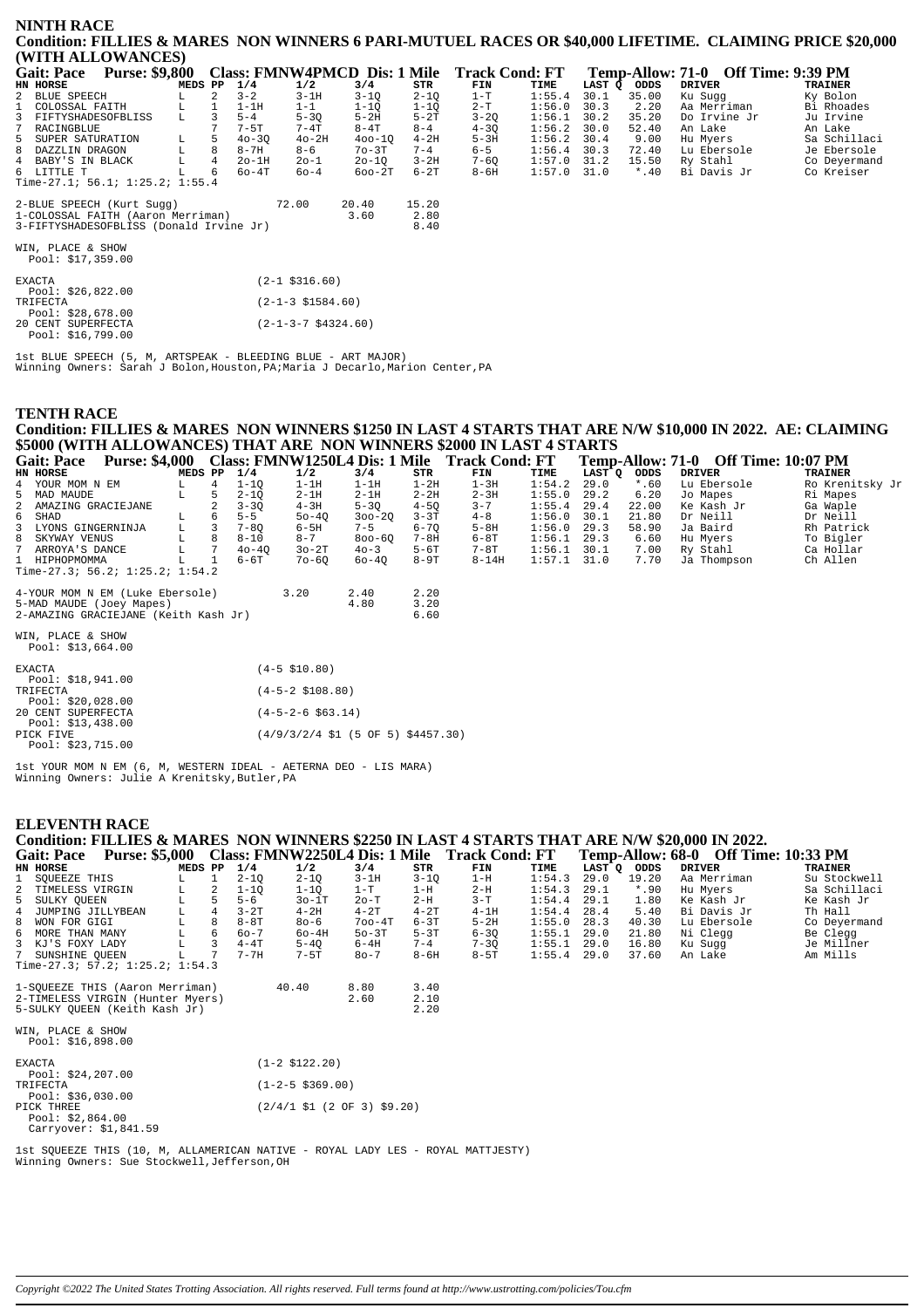### **TWELFTH RACE** Condition: FILLIES & MARES NON WINNERS 2 PARI-MUTUEL RACES OR \$20,000 LIFETIME AE: N/W 3 PM RACES OR \$31,000 LIFETIME. CLAIMING PRICE \$15,000 (WITH ALLOWANCES).

| <b>Gait: Pace</b>                       | <b>Purse: \$8,800</b> |         |     |           |                        |           |          | Class: FMNW2PMCD Dis: 1 Mile Track Cond: FT |        |        |         | Temp-Allow: 68-0 Off Time: 10:52 PM |                |
|-----------------------------------------|-----------------------|---------|-----|-----------|------------------------|-----------|----------|---------------------------------------------|--------|--------|---------|-------------------------------------|----------------|
| HN HORSE                                |                       | MEDS PP |     | 1/4       | 1/2                    | 3/4       | STR      | FIN                                         | TIME   | LAST Q | ODDS    | <b>DRIVER</b>                       | <b>TRAINER</b> |
| 6 AE SPRINGS                            |                       | L.      | 6   | $10 - 10$ | $1-H$                  | $1-T$     | $1 - 10$ | $1-HD$                                      | 1:55.0 | 29.2   | 26.80   | Pi Henry                            | Pi Henry       |
| $\mathbf{1}$<br>LYONS OUEEN             |                       |         |     | $2 - 1Q$  | $3-1H$                 | $3-1Q$    | $2 - 1Q$ | $2-HD$                                      | 1:55.0 | 29.1   | 9.40    | Aa Merriman                         | Sh Johnston    |
| 9<br>MY THREE T'S                       |                       |         | ſ9. | 7-60      | $60 - 40$              | $60 - 30$ | $6-5H$   | $3-6T$                                      | 1:56.2 | 30.1   | 17.80   | Ja Thompson                         | La Merriman    |
| 5 ROCKMATIC                             |                       |         | 5   | $60 - 5T$ | $40-2H$                | $40-1T$   | $5 - 5$  | $4 - 7H$                                    | 1:56.2 | 30.2   | 14.20   | Ke Kash Jr                          | Ke Kash Jr     |
| 8 WILLOW MILL GAL                       |                       | г       | 8   | $9-9H$    | $8o-9H$                | $80 - 5$  | $8-6T$   | $5-8T$                                      | 1:56.4 | 30.1   | 90.20   | Lu Ebersole                         | Co Makin       |
| 2 STRAIGHT UP JAZZ                      |                       | T.      |     | $4 - 40$  | $7-5H$                 | $7 - 4$   | $7-5H$   | $6 - 90$                                    | 1:56.4 | 30.2   | $*$ .10 | Bi Davis Jr                         | Co Kreiser     |
| 7 ROSE RUN XANDRIA                      |                       |         |     | $50 - 40$ | 20-H                   | $2o-T$    | $4-4T$   | $7 - 90$                                    | 1:56.4 | 31.0   | 16.00   | Ry Stahl                            | Co Deyermand   |
| 4 SHEZA GAMER                           |                       | L       |     | $3-2T$    | $5-3H$                 | $5 - 2Q$  | $ip3-4T$ | $8-10H$                                     | 1:57.0 | 31.0   | 32.50   | Jo Mapes                            | Ri Mapes       |
| 3 BLOCK WATCH                           |                       | L       |     | $8 - 80$  | $9 - 10$               | $9 - 6$   | $9 - 90$ | $9 - 170$                                   | 1:58.2 | 31.3   | 70.30   | Ku Sugg                             | Ch Myrick      |
| Time-27.3; 56.3; 1:25.3; 1:55.0         |                       |         |     |           |                        |           |          |                                             |        |        |         |                                     |                |
| 6-AE SPRINGS (Pierce Henry)             |                       |         |     |           | 55.60                  | 16.20     | 11.60    |                                             |        |        |         |                                     |                |
| 1-LYONS OUEEN (Aaron Merriman)          |                       |         |     |           |                        | 8.00      | 4.60     |                                             |        |        |         |                                     |                |
| 9-MY THREE T'S (Jason Thompson)         |                       |         |     |           |                        |           | 7.60     |                                             |        |        |         |                                     |                |
| WIN, PLACE & SHOW<br>Pool: $$15,534.00$ |                       |         |     |           |                        |           |          |                                             |        |        |         |                                     |                |
| <b>EXACTA</b><br>Pool: \$19,919.00      |                       |         |     |           | $(6-1$ \$470.40)       |           |          |                                             |        |        |         |                                     |                |
| TRIFECTA<br>Pool: $$24,306.00$          |                       |         |     |           | $(6-1-9 \ $4179.40)$   |           |          |                                             |        |        |         |                                     |                |
| 20 CENT SUPERFECTA<br>Pool: \$14.828.00 |                       |         |     |           | $(6-1-9-5 \ $1067.56)$ |           |          |                                             |        |        |         |                                     |                |

1st AE SPRINGS (4, M, BLUERIDGE CAMAGOT - SPRING WARDROBE - WEARABLE ART)<br>Winning Owners: The Ocean Mist Farm,Monroe,IN

### **THIRTEENTH RACE**

#### Condition: \$10,000 GUARANTEED POOL FILLIES & MARES NON WINNERS \$6500 IN LAST 4 STARTS. AE: N/W 8 PM RACES OR \$50,000 LIFETIME. CLAIMING PRICE \$30,000 (WITH ALLOWANCES). AE: CLAIMING \$17,500 (WITH ALLOWANCES).

| <b>Gait: Pace</b>                 |         |     |           |                                   |            |          | Purse: \$11,000 Class: FMNW6500L4 Dis: 1 Mile Track Cond: FT |        |             |         | Temp-Allow: 68-0 Off Time: 11:11 PM |                |
|-----------------------------------|---------|-----|-----------|-----------------------------------|------------|----------|--------------------------------------------------------------|--------|-------------|---------|-------------------------------------|----------------|
| HN HORSE                          | MEDS PP |     | 1/4       | 1/2                               | 3/4        | STR      | FIN                                                          | TIME   | LAST Q ODDS |         | <b>DRIVER</b>                       | <b>TRAINER</b> |
| 2 LYNBAR ROSE N                   | T.      |     | $3 - 2$   | $3-2H$                            | $2o$ -NS   | $1 - 3Q$ | $1-4H$                                                       | 1:52.2 | 29.2        | $*1.00$ | Aa Merriman                         | Bi Rhoades     |
| $\mathbf{1}$<br>DELIGHT KATE      |         |     | $2-H$     | $2 - 10$                          | $3 - 10$   | $5 - 40$ | $2 - 4H$                                                     | 1:53.1 | 30.0        | 5.40    | Gr Grismore                         | Je Roegner     |
| $5 -$<br>FRENCH SHAKER            | L       |     | $6 - 9$   | $60 - 6Q$                         | $60 - 3$   | $3 - 4Q$ | $3 - 4H$                                                     | 1:53.1 | 29.3        | 7.30    | Ry Stahl                            | Ke Sherman     |
| $\mathbf{3}$<br>BEARCREEKHONEY    | L       |     | $1o-H$    | $1 - 1Q$                          | $1 - NS$   | $2 - 3Q$ | $4-5T$                                                       | 1:53.3 | 30.3        | 2.50    | Bi Davis Jr                         | Co Kreiser     |
| $7^{\circ}$<br>PREMIER DELAINEY   | L       |     | $8 - 150$ | $8-10T$                           | $8-5T$     | 7-5H     | $5 - 6H$                                                     | 1:53.3 | 29.2        | 24.40   | Ku Suqq                             | Ra Bendis      |
| 9 WE ARE DREAMING                 |         | [ 9 | $4 - 5$   | $4-3T$                            | $40 - 2$   | $4 - 4Q$ | $6 - 6H$                                                     | 1:53.3 | 30.1        | 18.40   | Hu Myers                            | Sa Schillaci   |
| 6 MY LADY PEG                     | L.      | 6   | 7-110     | 70-70                             | $70 - 5$   | $8-5H$   | 7-6T                                                         | 1:53.4 | 29.4        | 29.40   | An Lake                             | De Santantonio |
| 8 BNB                             |         | 8   | $9 - 170$ | $9 - 120$                         | $900 - 6T$ | $9 - 6T$ | $8 - 70$                                                     | 1:53.4 | 29.2        | 28.70   | Lu Ebersole                         | Be Murdock     |
| 4 SAND SONYA                      | L       |     | $5-7H$    | $5-5H$                            | $5 - 3$    | $6 - 50$ | $9 - 8$                                                      | 1:54.0 | 30.2        | 47.70   | Ch Lems                             | Ro Winters     |
| Time-26.3; 54.2; $1:23.0; 1:52.2$ |         |     |           |                                   |            |          |                                                              |        |             |         |                                     |                |
| 2-LYNBAR ROSE N (Aaron Merriman)  |         |     |           | 4.00                              | 2.80       | 2.20     |                                                              |        |             |         |                                     |                |
| 1-DELIGHT KATE (Greg Grismore)    |         |     |           |                                   | 4.20       | 2.40     |                                                              |        |             |         |                                     |                |
| 5-FRENCH SHAKER (Ryan Stahl)      |         |     |           |                                   |            | 3.60     |                                                              |        |             |         |                                     |                |
| WIN, PLACE & SHOW                 |         |     |           |                                   |            |          |                                                              |        |             |         |                                     |                |
| Pool: \$12,593.00                 |         |     |           |                                   |            |          |                                                              |        |             |         |                                     |                |
| <b>EXACTA</b>                     |         |     |           | $(2-1$ \$12.00)                   |            |          |                                                              |        |             |         |                                     |                |
| Pool: $$15,517.00$                |         |     |           |                                   |            |          |                                                              |        |             |         |                                     |                |
| TRIFECTA                          |         |     |           | $(2-1-5 \; $51.60)$               |            |          |                                                              |        |             |         |                                     |                |
| Pool: $$24,311.00$                |         |     |           |                                   |            |          |                                                              |        |             |         |                                     |                |
| 50 CENT PICK 6                    |         |     |           | $(3/2/4/1/6/2$ (5 OF 6) \$238.95) |            |          |                                                              |        |             |         |                                     |                |
| Pool: $$4,446.00$                 |         |     |           |                                   |            |          |                                                              |        |             |         |                                     |                |

Carryover: \$5,790.55<br>20 CENT SUPER - HIGH FIVE<br>Pool: \$18,155.00  $(2-1-5-3-7$ \$75.28)

lst LYNBAR ROSE N (9, M, AMERICAN IDEAL - SCREEN IDOL - ARTSPLACE)<br>Winning Owners: Vip Internet Stable LLC,Piscataway,NJ;Mark J Jakubik,West Seneca,NY

Claimed: LYNBAR ROSE N by MASON SHAW, SCENERY HILL, PA